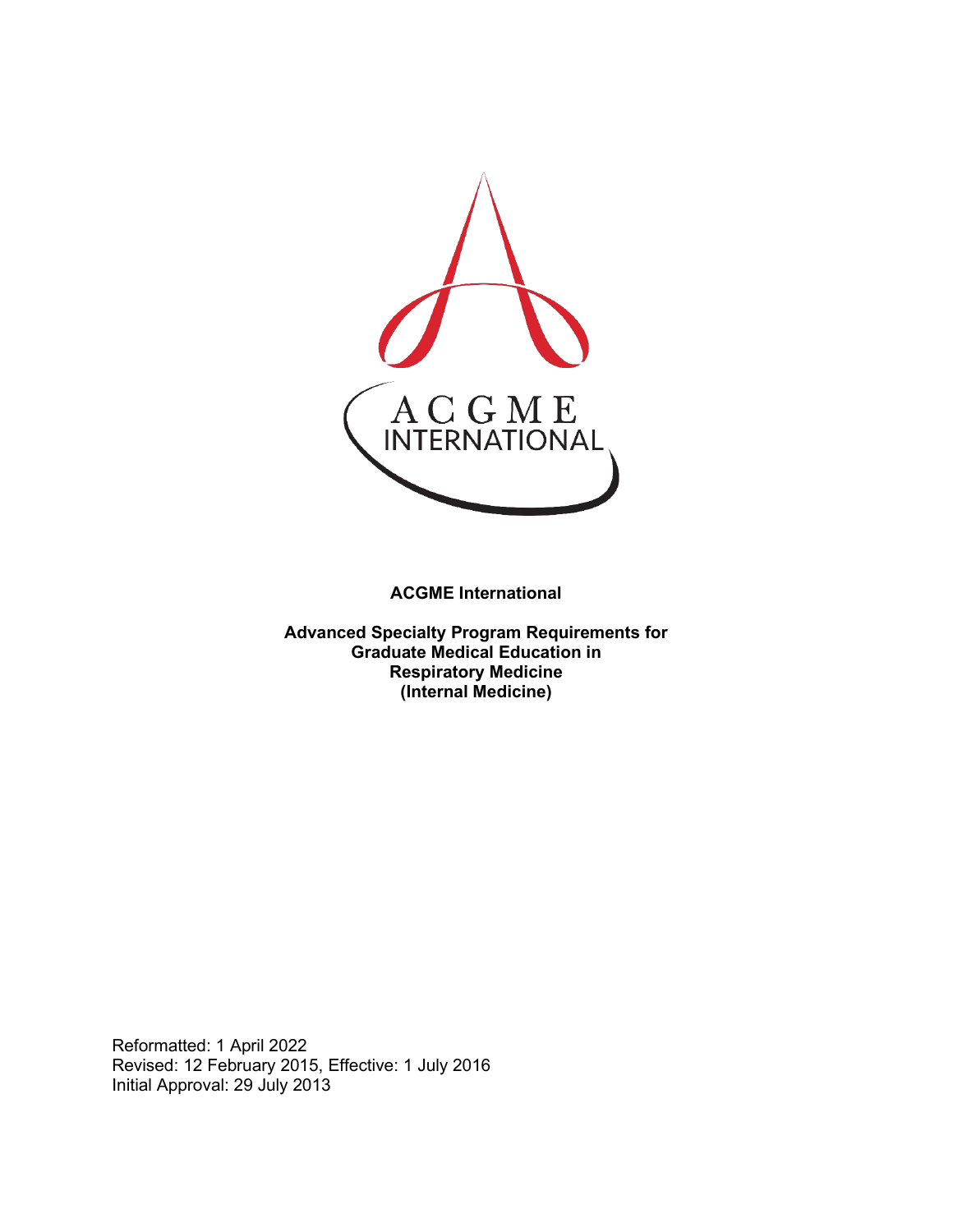### **ACGME International Specialty Program Requirements for Graduate Medical Education in Respiratory Medicine (Internal Medicine)**

#### **Int. Introduction**

*Background and Intent: Programs must achieve and maintain Foundational Accreditation according to the ACGME-I Foundational Requirements prior to receiving Advanced Specialty Accreditation. The Advanced Specialty Requirements noted below complement the ACGME-I Foundational Requirements. For each section, the Advanced Specialty Requirements should be considered together with the Foundational Requirements.*

## **Int. I. Definition and Scope of the Specialty**

The medical specialty of respiratory medicine (pulmonary disease) focuses on the etiology, diagnosis, prevention, and treatment of diseases affecting the lungs and related organs.

#### **Int. II. Duration of Education**

Int. II.A. The educational program in respiratory medicine must be 24 or 36 months in length.

#### **I. Institution**

#### **I.A. Sponsoring Institution**

I.A.1. A fellowship in respiratory medicine must function as an integral part of an ACGME-I-accredited residency in internal medicine.

#### **I.B. Participating Sites**

See International Foundational Requirements, Section I.B.

#### **II. Program Personnel and Resources**

#### **II.A. Program Director**

See International Foundational Requirements, Section II.A.

#### **II.B. Faculty**

II.B.1. Faculty members must teach and supervise the fellows in the performance and interpretation of procedures, and this must be documented in each fellow's record, including indications, outcomes, diagnoses, and supervisor(s).

#### **II.C. Other Program Personnel**

See International Foundational Requirements, Section II.C.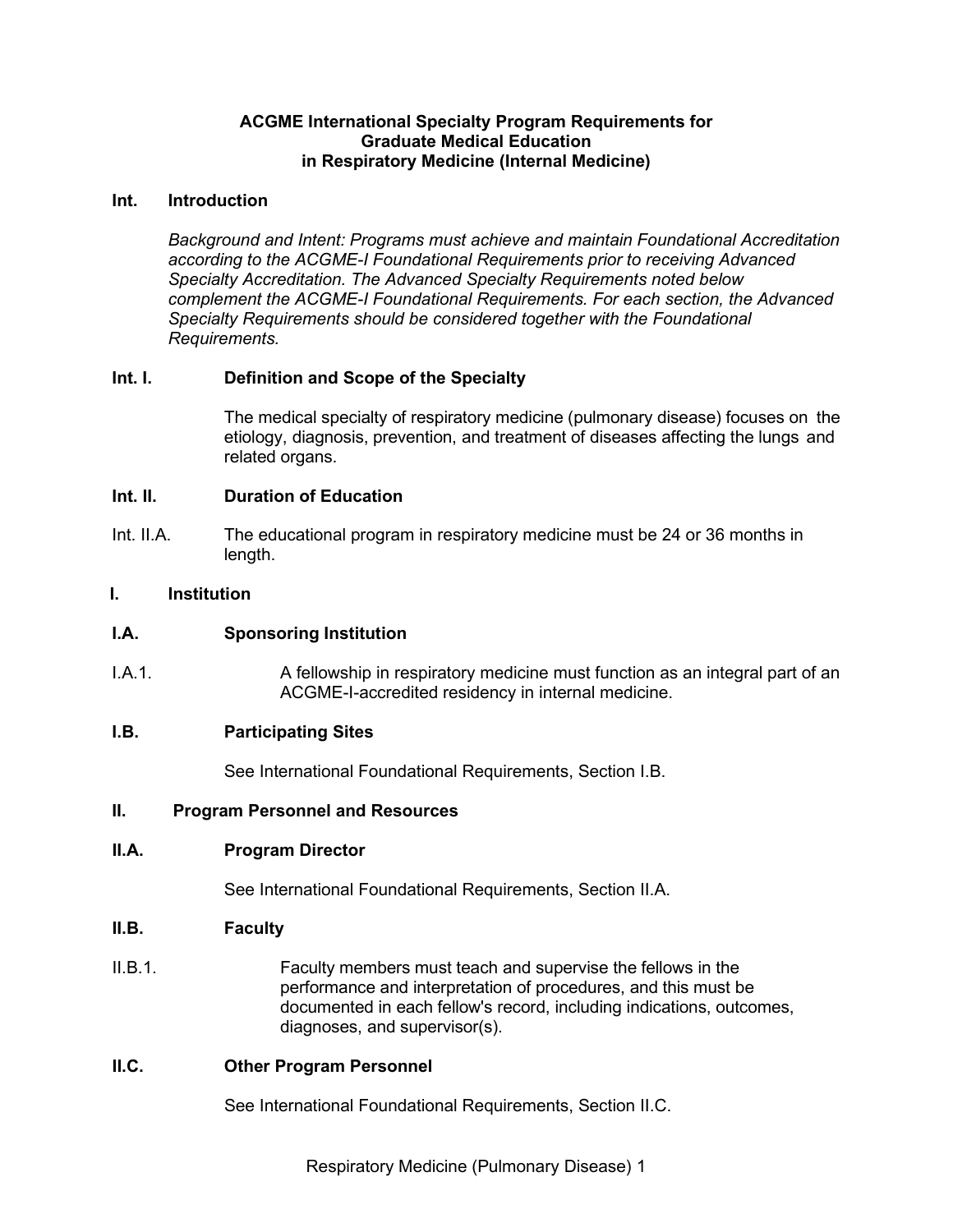| II.D.     | <b>Resources</b>                                                                                                                                                                           |
|-----------|--------------------------------------------------------------------------------------------------------------------------------------------------------------------------------------------|
| II.D.1.   | The following facilities must be available:                                                                                                                                                |
| II.D.1.a) | a pulmonary function testing laboratory;                                                                                                                                                   |
| II.D.1.b  | a bronchoscopy suite, including appropriate space and staffing for<br>pulmonary procedures; and,                                                                                           |
| II.D.1.c  | critical care, post-operative care, and respiratory care services.                                                                                                                         |
| II.D.2.   | The following laboratory and imaging services must be available at the<br>primary clinical site:                                                                                           |
| II.D.2.a) | a supporting laboratory to provide complete and prompt laboratory<br>evaluation;                                                                                                           |
| II.D.2.b  | timely bedside imaging services for patients in the critical care<br>units;                                                                                                                |
| II.D.2.c  | positron emission tomography (PET) scan and magnetic<br>resonance imaging (MRI);                                                                                                           |
| II.D.2.d  | computed tomography (CT) imaging, including CT angiography;<br>and,                                                                                                                        |
| II.D.2.e  | nuclear medicine imaging capacity and ultrasonography.                                                                                                                                     |
| II.D.3.   | The following support services must be available:                                                                                                                                          |
| II.D.3.a) | a laboratory for sleep-related breathing disorders;                                                                                                                                        |
| II.D.3.b  | pathology services, including exfoliate cytology;                                                                                                                                          |
| II.D.3.c  | a thoracic surgery service; and,                                                                                                                                                           |
| II.D.3.d  | other services, including anesthesiology, immunology, laboratory<br>medicine, microbiology, occupational medicine, physical medicine<br>and rehabilitation, otolaryngology, and radiology. |
| II.D.4.   | There must be an average daily census of at least five patients per fellow<br>during assignments to critical care units.                                                                   |

# **III. Fellow Appointment**

# **III.A. Eligibility Criteria**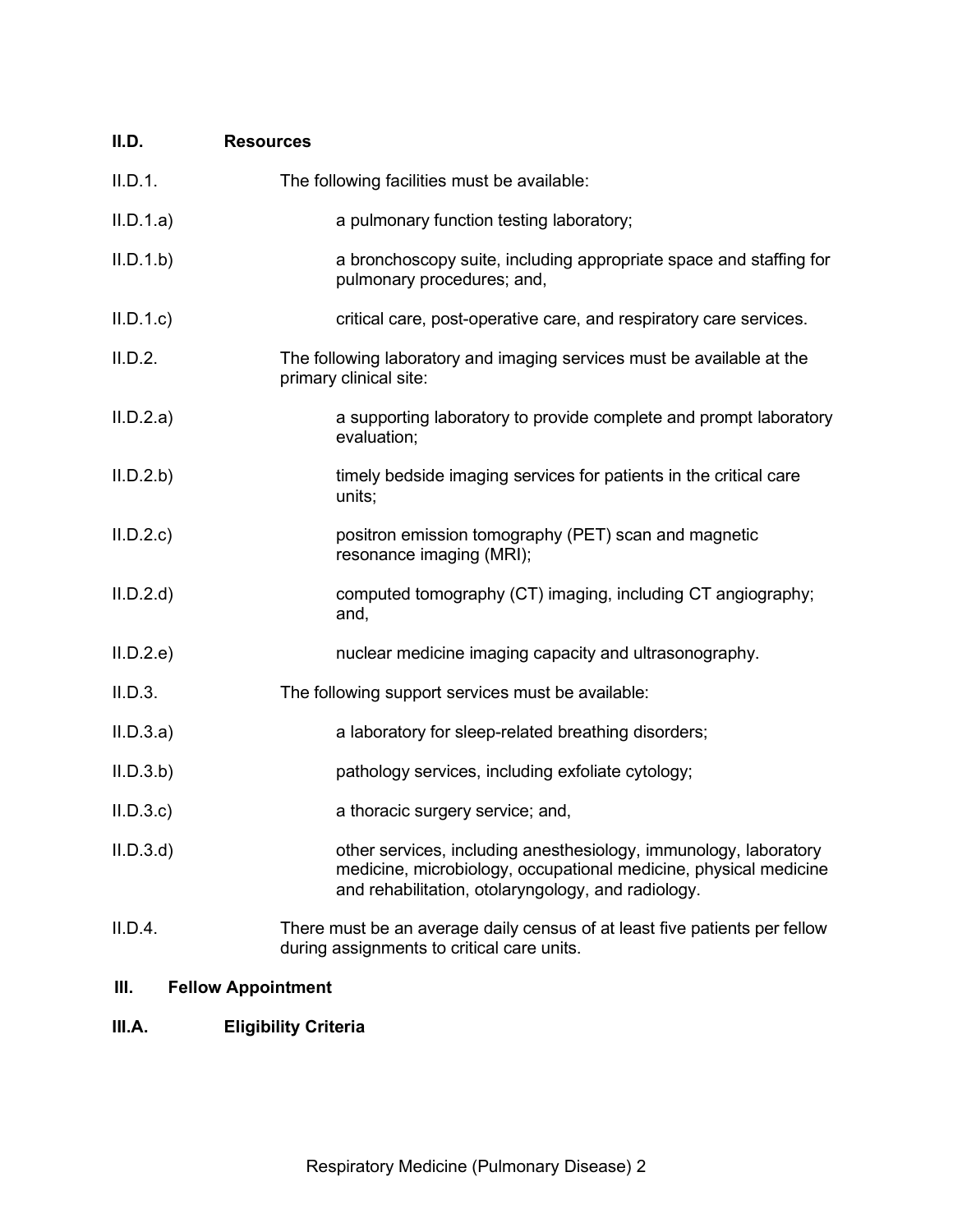| III.A.1. | Prior to appointment in the program, fellows should have completed an |
|----------|-----------------------------------------------------------------------|
|          | ACGME-I-accredited residency program in internal medicine, or an      |
|          | internal medicine residency program acceptable to the Sponsoring      |
|          | Institution's Graduate Medical Education Committee.                   |

## **III.B. Number of Fellows**

See International Foundational Requirements, Section III.B.

# **IV. Specialty-Specific Educational Program**

| IV.A.                   | <b>ACGME-I Competencies</b>                                                                                                                                                                            |
|-------------------------|--------------------------------------------------------------------------------------------------------------------------------------------------------------------------------------------------------|
| IV.A.1.                 | The program must integrate the following ACGME-I Competencies into<br>the curriculum.                                                                                                                  |
| IV.A.1.a)               | Professionalism                                                                                                                                                                                        |
| IV.A.1.a)(1)            | Fellows must demonstrate a commitment to<br>professionalism and an adherence to ethical principles.                                                                                                    |
| IV.A.1.b)               | <b>Patient Care and Procedural Skills</b>                                                                                                                                                              |
| IV.A.1.b)(1)            | Fellows must provide patient care that is compassionate,<br>appropriate, and effective for the treatment of health<br>problems and the promotion of health. Fellows must<br>demonstrate competence in: |
| IV.A.1.b)(1)(a)         | the practice of health promotion, disease<br>prevention, diagnosis, care, and treatment of<br>patients of each gender, from adolescence to old<br>age, during health and all stages of illness;        |
| IV.A.1.b)(1)(b)         | prevention, evaluation, and management of patients<br>with:                                                                                                                                            |
| IV.A.1.b)(1)(b)(i)      | acute lung injury, including inhalation and<br>trauma;                                                                                                                                                 |
| IV.A.1.b)(1)(b)(ii)     | circulatory failure;                                                                                                                                                                                   |
| IV.A.1.b).(1).(b).(iii) | diffuse interstitial lung disease;                                                                                                                                                                     |
| IV.A.1.b)(1)(b)(iv)     | disorders of the pleura and the mediastinum;                                                                                                                                                           |
| IV.A.1.b)(1)(b)(v)      | iatrogenic respiratory diseases, including<br>drug-induced disease;                                                                                                                                    |
| IV.A.1.b)(1)(b)(vi)     | obstructive lung diseases, including asthma,<br>bronchiectasis, bronchitis, and emphysema;                                                                                                             |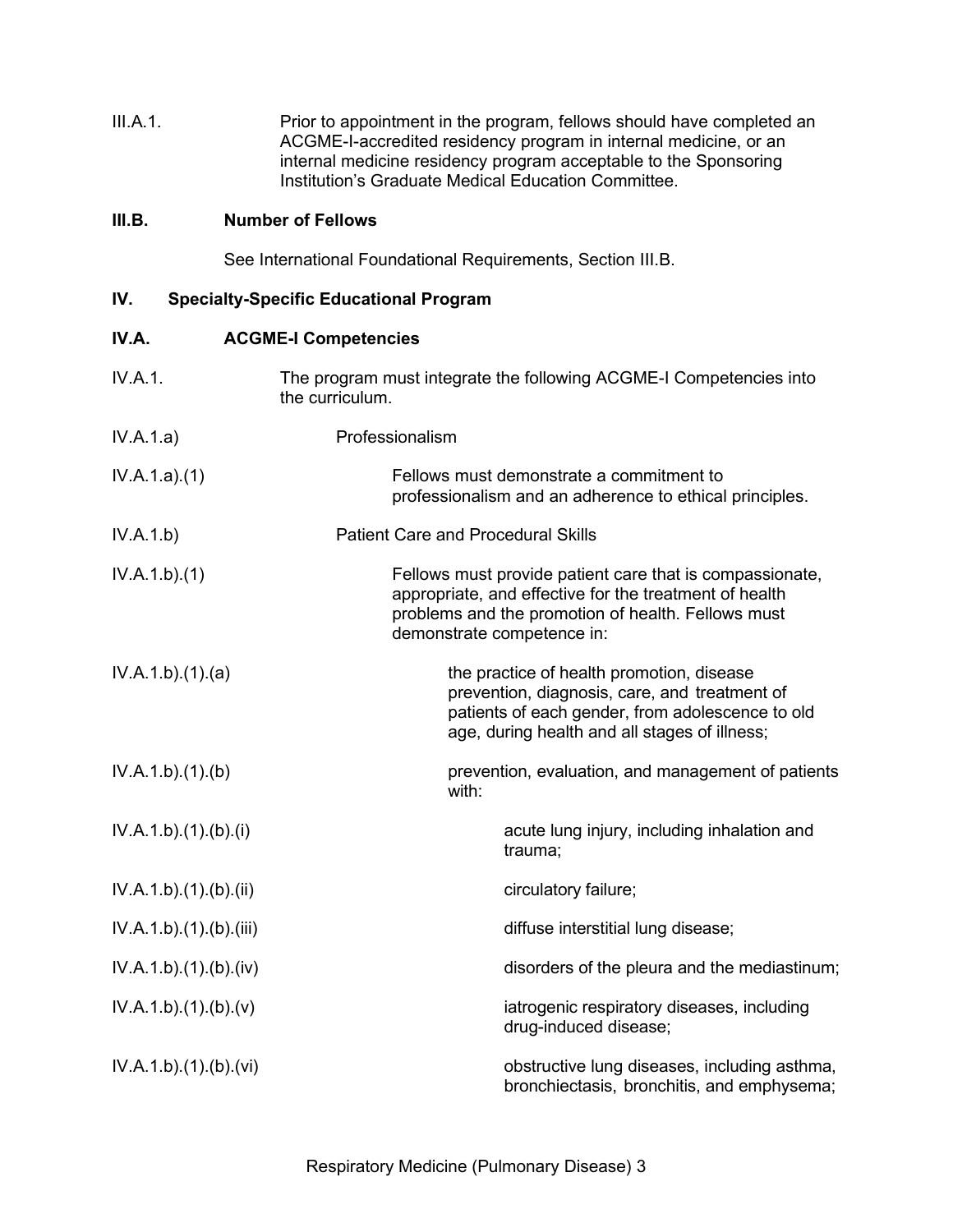| IV.A.1.b)(1)(b)(vii)   | occupational and environmental lung<br>diseases;                                                                                                                                                                                    |
|------------------------|-------------------------------------------------------------------------------------------------------------------------------------------------------------------------------------------------------------------------------------|
| IV.A.1.b)(1)(b)(viii)  | pulmonary embolism and pulmonary<br>embolic disease;                                                                                                                                                                                |
| IV.A.1.b) (1) (b) (ix) | pulmonary infections, including tuberculous,<br>fungal infections, atypical mycobacterial<br>infections, and those infections in the<br>immunocompromised host (e.g., human<br>immunodeficiency virus (HIV)-related<br>infections); |
| IV.A.1.b)(1)(b)(x)     | primary and metastatic pulmonary<br>malignancy;                                                                                                                                                                                     |
| IV.A.1.b)(1)(b)(xi)    | pulmonary manifestations of systemic<br>diseases, including collagen vascular<br>disease and diseases that are primary in<br>other organs;                                                                                          |
| IV.A.1.b)(1)(b)(xii)   | pulmonary vascular disease, including<br>primary and secondary pulmonary<br>hypertension and the vasculitis and<br>pulmonary hemorrhage syndromes;                                                                                  |
| IV.A.1.b)(1)(b)(xiii)  | respiratory failure, including acute<br>respiratory distress syndrome, acute and<br>chronic respiratory failure in obstructive lung<br>diseases, and neuromuscular respiratory<br>drive disorders:                                  |
| IV.A.1.b)(1)(b)(xiv)   | sarcoidosis; and,                                                                                                                                                                                                                   |
| IV.A.1.b)(1)(b)(xv)    | sleep-disordered breathing.                                                                                                                                                                                                         |
| IV.A.1.b)(1)(c)        | interpreting data derived from various bedside<br>devices commonly employed to monitor patients, as<br>well as data from laboratory studies related to<br>sputum, bronchopulmonary secretions, and pleural<br>fluid;                |
| IV.A.1.b)(1)(d)        | procedural and technical skills, including:                                                                                                                                                                                         |
| IV.A.1.b)(1).(d).(i)   | airway management;                                                                                                                                                                                                                  |
| IV.A.1.b)(1)(d)(ii)    | diagnostic and therapeutic procedures, to<br>include thoracentesis, endotracheal<br>intubation, and related procedures;                                                                                                             |
| IV.A.1.b)(1)(d)(iii)   | emergency cardioversion;                                                                                                                                                                                                            |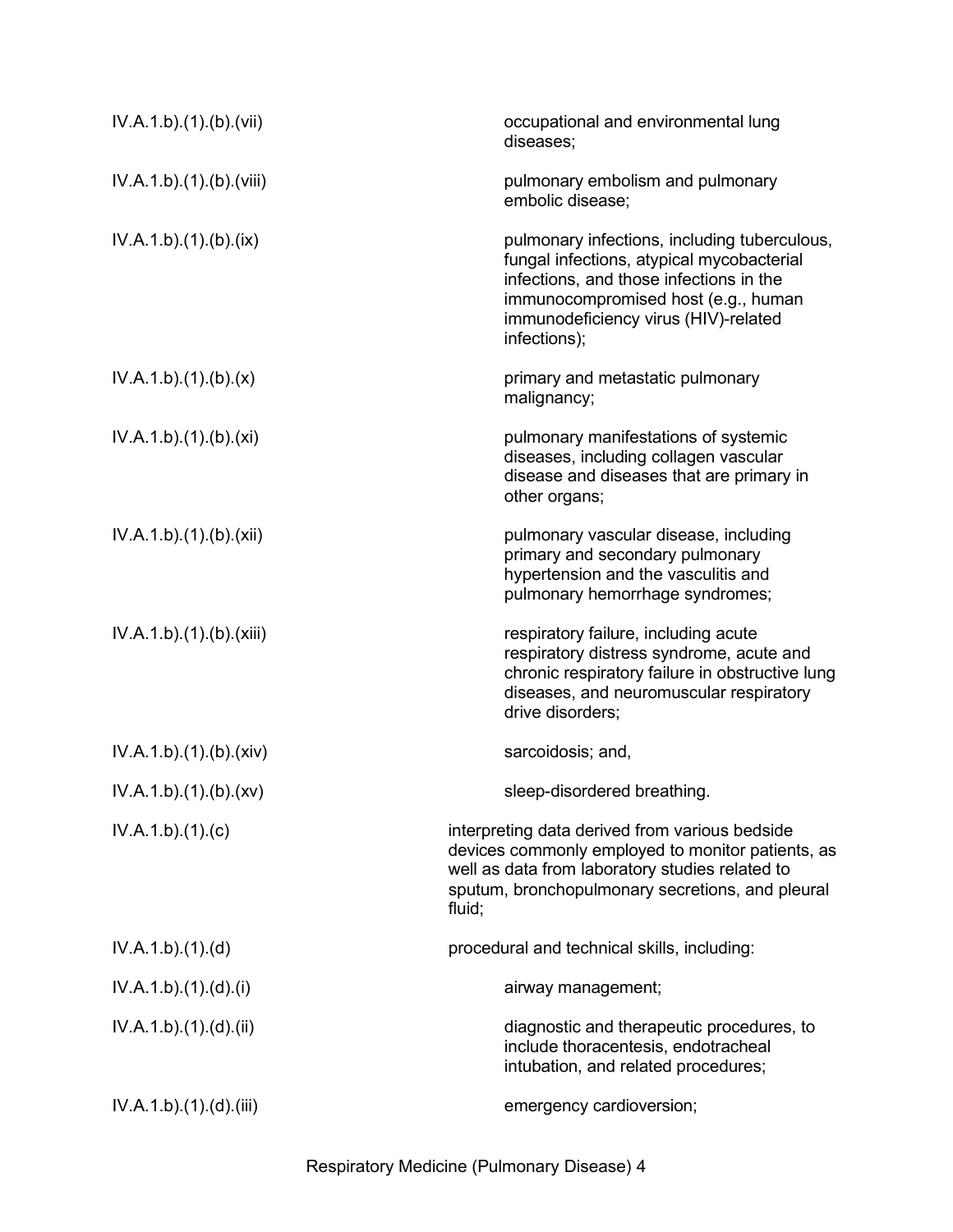| IV.A.1.b)(1)(d)(iv)        |                          | flexible fiber-optic bronchoscopy<br>procedures, to include those with<br>endobronchial and transbronchial biopsies<br>and transbronchial needle aspiration;                                                                                                                                                                  |
|----------------------------|--------------------------|-------------------------------------------------------------------------------------------------------------------------------------------------------------------------------------------------------------------------------------------------------------------------------------------------------------------------------|
| IV.A.1.b)(1)(d)(v)         |                          | insertion of arterial and central venous<br>catheters;                                                                                                                                                                                                                                                                        |
| IV.A.1.b)(1)(d)(vi)        |                          | operation of bedside hemodynamic<br>monitoring systems;                                                                                                                                                                                                                                                                       |
| IV.A.1.b)(1)(d)(vii)       |                          | participation in a multidisciplinary team<br>approach in the management of pulmonary<br>malignancies and complicated asthma;                                                                                                                                                                                                  |
| IV.A.1.b)(1)(d)(viii)      |                          | pulmonary function tests to assess<br>respiratory mechanics and gas exchange, to<br>include spirometry, flow volume studies,<br>lung volumes, diffusing capacity, arterial<br>blood gas analysis, exercise studies, and<br>interpretation of the results of<br>bronchoprovocation testing using<br>methacholine or histamine; |
| IV.A.1.b)(1)(d)(ix)        |                          | use of a variety of positive pressure<br>ventilator modes, to include:                                                                                                                                                                                                                                                        |
| IV.A.1.b)(1)(d)(ix)(a)     |                          | initiation and maintenance of<br>ventilator support;                                                                                                                                                                                                                                                                          |
| IV.A.1.b)(1)(d)(ix)(b)     |                          | respiratory care techniques; and,                                                                                                                                                                                                                                                                                             |
| IV.A.1.b).(1).(d).(ix).(c) |                          | withdrawal of mechanical ventilator<br>support.                                                                                                                                                                                                                                                                               |
| IV.A.1.b)(1)(d)(x)         |                          | use of chest tubes and drainage systems;                                                                                                                                                                                                                                                                                      |
| IV.A.1.b)(1)(d)(xi)        |                          | use of reservoir masks and continuous<br>positive airway pressure masks for delivery<br>of supplemental oxygen, humidifiers,<br>nebulizers, and incentive spirometry; and,                                                                                                                                                    |
| IV.A.1.b)(1)(d)(xii)       |                          | use of ultrasound techniques to perform<br>thoracentesis and place intravascular and<br>intracavitary tubes and catheters.                                                                                                                                                                                                    |
| IV.A.1.c)                  | <b>Medical Knowledge</b> |                                                                                                                                                                                                                                                                                                                               |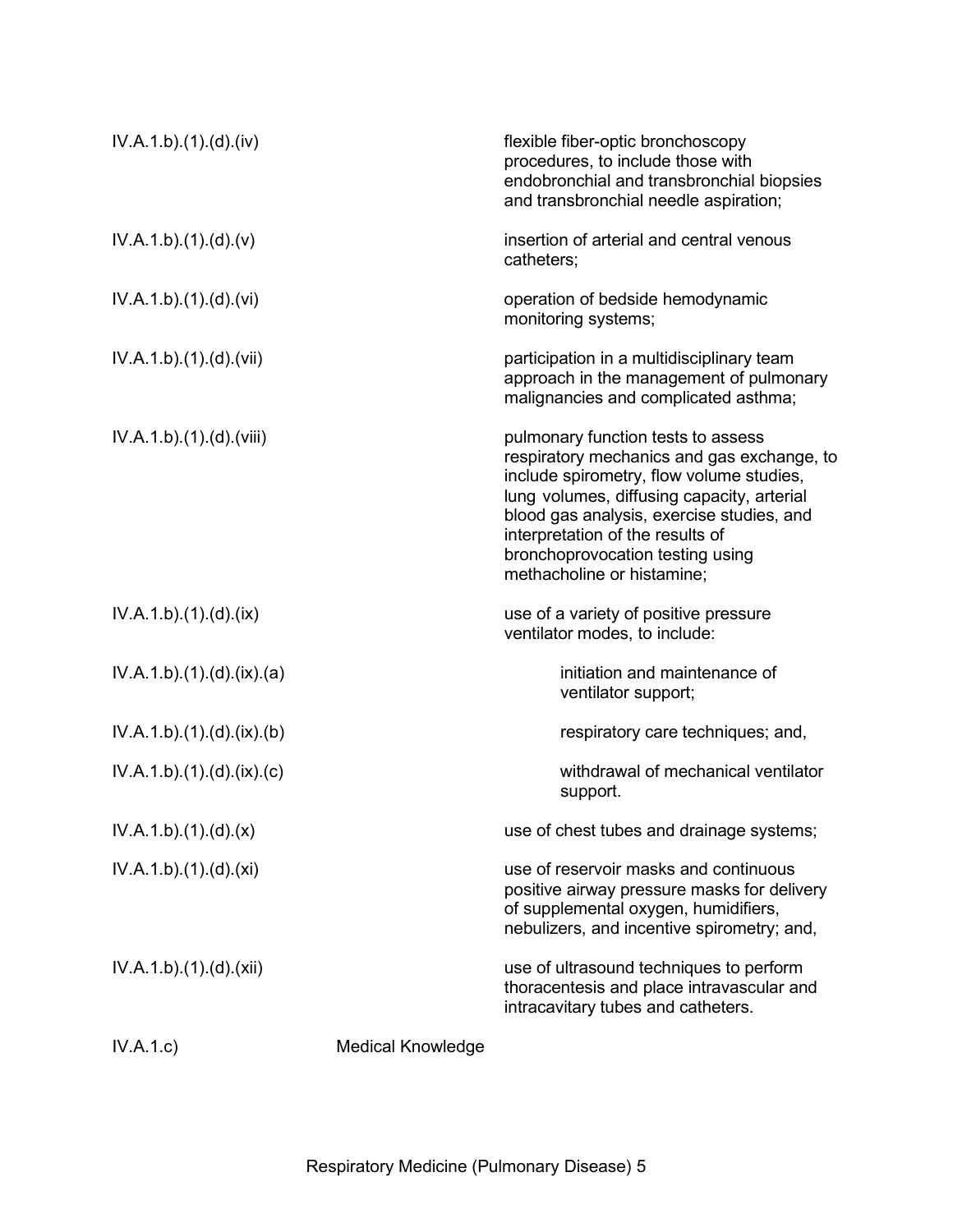| $IV.A.1.c.$ (1)                     | Fellows must demonstrate knowledge of established and<br>evolving biomedical clinical, epidemiological, and social-<br>behavioral sciences, as well as the application of this<br>knowledge to patient care. Fellows must demonstrate<br>knowledge of:                                          |
|-------------------------------------|-------------------------------------------------------------------------------------------------------------------------------------------------------------------------------------------------------------------------------------------------------------------------------------------------|
| $IV.A.1.c$ . $(1).$ $(a)$           | the scientific method of problem solving and<br>evidence-based decision-making;                                                                                                                                                                                                                 |
| $IV.A.1.c.$ (1).(b)                 | indications, contraindications, and techniques for,<br>and limitations, complications, and interpretation of<br>results of those diagnostic and therapeutic<br>procedures integral to the discipline, including the<br>appropriate indication for and use of screening tests<br>and procedures; |
| $IV.A.1.c$ ). $(1).$ (c)            | imaging techniques commonly employed in the<br>evaluation of patients with respiratory (pulmonary<br>disease) or critical illness, including the use of<br>ultrasound, radiography and CT of the chest, and<br>PET scan changes for assessing pulmonary<br>neoplasms;                           |
| $IV.A.1.c$ . $(1).$ $(d)$           | the basic sciences, with particular emphasis on:                                                                                                                                                                                                                                                |
| $IV.A.1.c$ . $(1).$ $(d)$ . $(i)$   | genetics and molecular biology as they<br>relate to respiratory medicine (pulmonary<br>disease);                                                                                                                                                                                                |
| $IV.A.1.c$ . $(1).$ $(d).$ $(ii)$   | developmental biology;                                                                                                                                                                                                                                                                          |
| $IV.A.1.c$ . $(1).$ $(d)$ . $(iii)$ | pulmonary physiology and pathophysiology<br>in systemic diseases; and,                                                                                                                                                                                                                          |
| $IV.A.1.c$ . $(1).$ $(d)$ . $(iv)$  | biochemistry and physiology, including cell<br>and molecular biology and immunology, as<br>they relate to respiratory medicine<br>(pulmonary disease).                                                                                                                                          |
| $IV.A.1.c$ . $(1).$ (e)             | indications, complications, and outcomes of lung<br>transplantation;                                                                                                                                                                                                                            |
| $IV.A.1.c$ . $(1).(f)$              | recognition and management of the critically ill from<br>disasters, including from disasters caused by<br>chemical and biological agents;                                                                                                                                                       |
| $IV.A.1.c$ . $(1).(g)$              | insertion of pulmonary artery balloon flotation<br>catheters;                                                                                                                                                                                                                                   |
| $IV.A.1.c$ . $(1).(h)$              | the psychosocial and emotional effects of critical<br>illness on patients and their families; and,                                                                                                                                                                                              |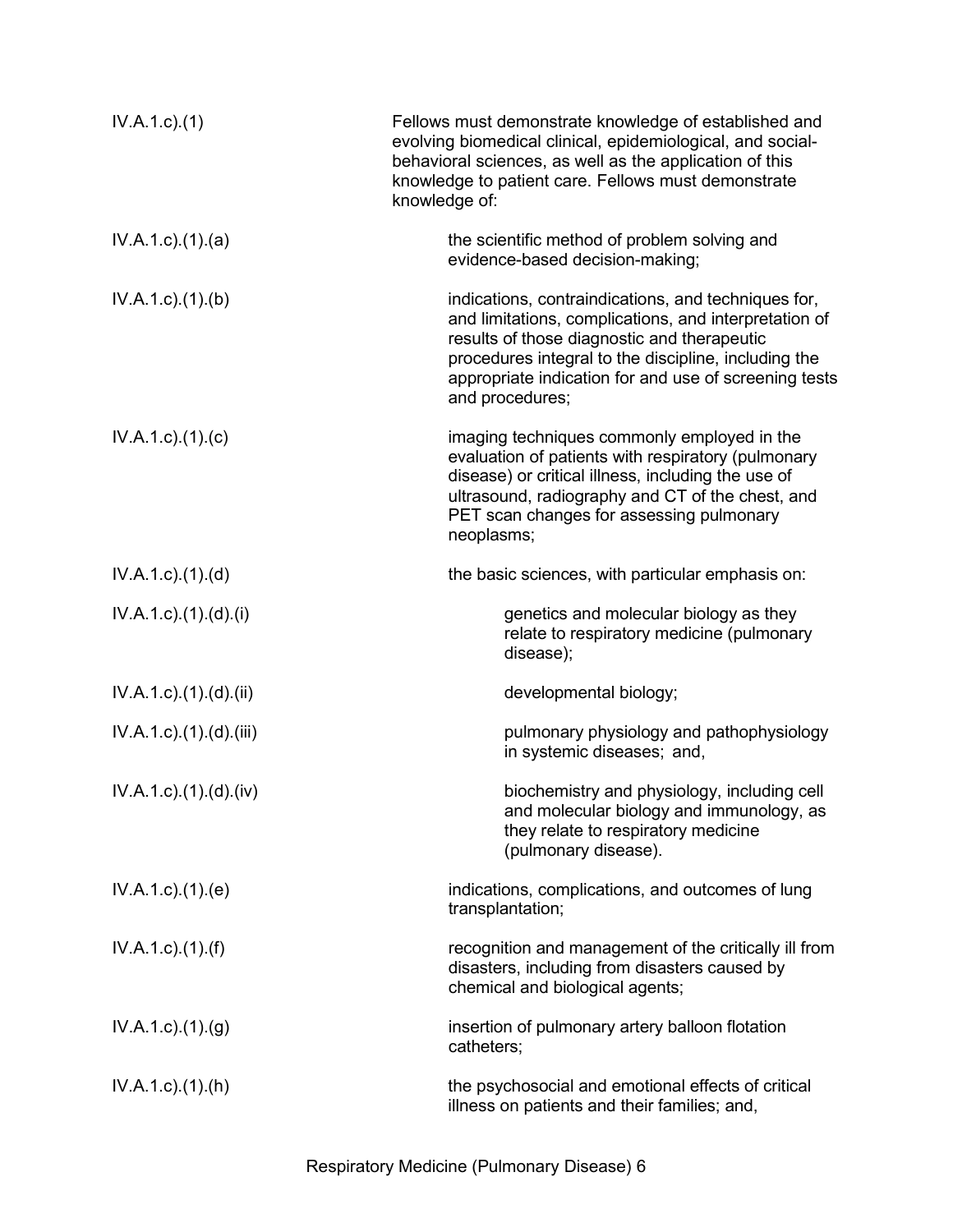| $IV.A.1.c$ ). $(1).$ | the ethical, economic, and legal aspects of critical<br>illness.                                                                                                                                                                                                                         |
|----------------------|------------------------------------------------------------------------------------------------------------------------------------------------------------------------------------------------------------------------------------------------------------------------------------------|
| IV.A.1.d)            | Practice-based Learning and Improvement                                                                                                                                                                                                                                                  |
| IV.A.1.d.(1)         | Fellows must demonstrate the ability to investigate and<br>evaluate their care of patients, to appraise and assimilate<br>scientific evidence, and to continuously improve patient<br>care based on constant self-evaluation and lifelong<br>learning.                                   |
| IV.A.1.e)            | Interpersonal and Communication Skills                                                                                                                                                                                                                                                   |
| IV.A.1.e. (1)        | Fellows must demonstrate interpersonal and<br>communication skills that result in the effective exchange<br>of information and collaboration with patients, their<br>families, and health professionals.                                                                                 |
| IV.A.1.f)            | <b>Systems-based Practice</b>                                                                                                                                                                                                                                                            |
| IV.A.1.f)(1)         | Fellows must demonstrate an awareness of and<br>responsiveness to the larger context and system of health<br>care, including the social determinates of health, as well as<br>the ability to call effectively on other resources in the<br>system to produce optimal care. Fellows must: |
| IV.A.1.f)(1)(a)      | acquire skills required to organize, administer, and<br>direct a critical care unit; and,                                                                                                                                                                                                |
| IV.A.1.f)(1)(b)      | acquire the skills required to organize, administer,<br>and direct a respiratory therapy section.                                                                                                                                                                                        |
| IV.B.                | <b>Regularly Scheduled Educational Activities</b>                                                                                                                                                                                                                                        |
| IV.B.1.              | Fellows must have experiences that enable them to acquire knowledge<br>regarding monitoring and supervising special services, including:                                                                                                                                                 |
| IV.B.1.a)            | pulmonary function laboratories, to include quality control, quality<br>assurance and proficiency standards;                                                                                                                                                                             |
| IV.B.1.b)            | respiratory care techniques and services; and,                                                                                                                                                                                                                                           |
| IV.B.1.c)            | respiratory care units.                                                                                                                                                                                                                                                                  |
| IV.B.2.              | Fellows must have experiences that enable them to acquire knowledge in<br>the evaluation and management of patients with genetic and<br>developmental disorders of the respiratory system.                                                                                               |
| IV.B.3.              | Fellows should have formal instruction about genetic and developmental<br>disorders of the respiratory system, including cystic fibrosis.                                                                                                                                                |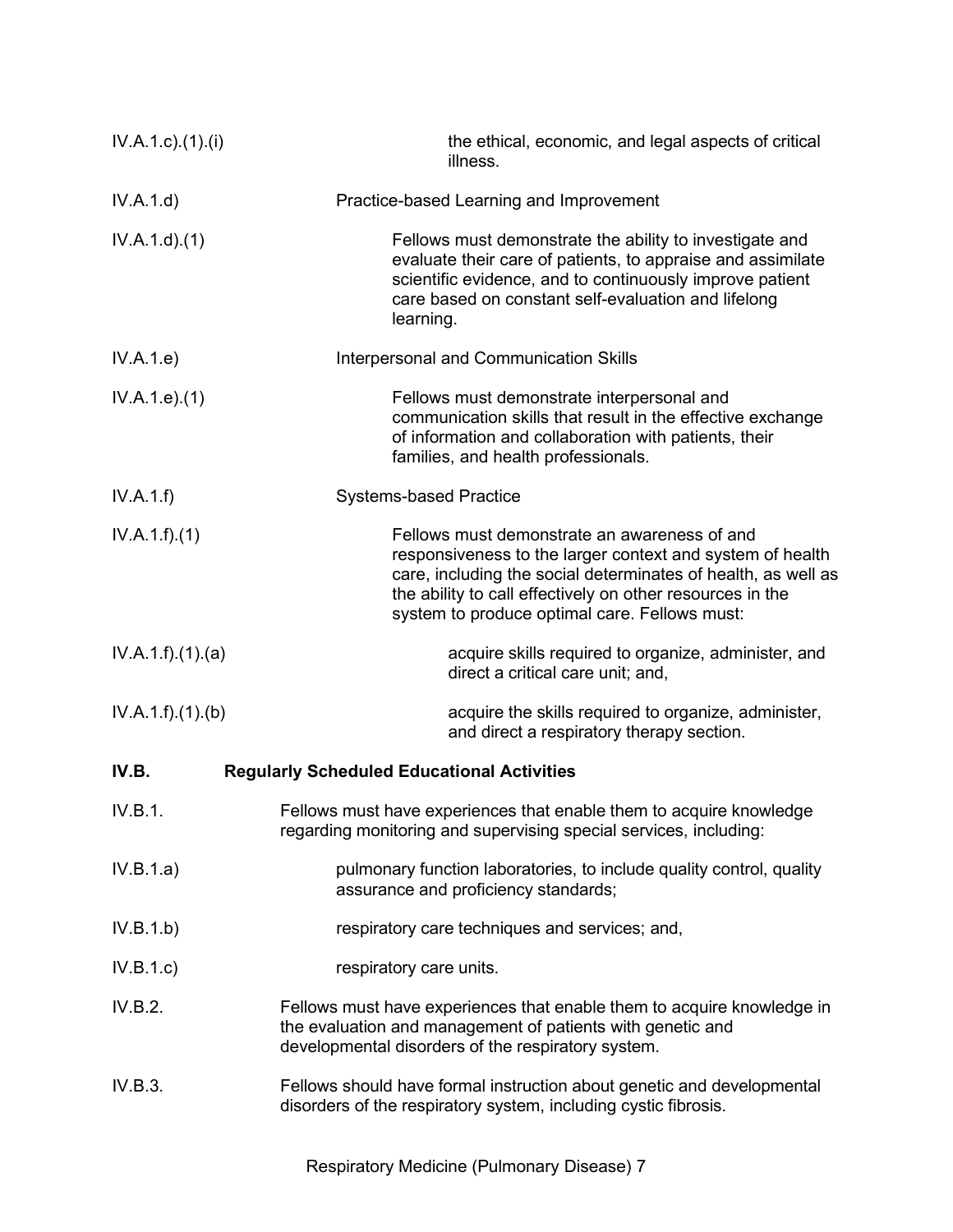| IV.C.     | <b>Clinical Experiences</b>                                                                                                                                                                                                                                 |
|-----------|-------------------------------------------------------------------------------------------------------------------------------------------------------------------------------------------------------------------------------------------------------------|
| IV.C.1.   | At least 12 months of education must be devoted to clinical experience.                                                                                                                                                                                     |
| IV.C.1.a) | At least three months must be spent in the medical intensive care<br>unit (MICU).                                                                                                                                                                           |
| IV.C.1.b) | At least nine months must be spent in non-critical care respiratory<br>medicine (pulmonary disease) rotations.                                                                                                                                              |
| IV.C.1.c) | Fellows should have 18 months of clinical experience.                                                                                                                                                                                                       |
| IV.C.2.   | Fellows must be given opportunities to assume continuing responsibility<br>for both acutely and chronically ill patients to learn both the natural history<br>of respiratory medicine (pulmonary disease) and the effectiveness of<br>therapeutic programs. |
| IV.C.3.   | Fellows must have clinical experience in the evaluation and management<br>of patients in pulmonary rehabilitation.                                                                                                                                          |
| IV.C.4.   | Fellows must have clinical experience in tobacco prevention and<br>cessation counseling.                                                                                                                                                                    |
| IV.C.5.   | Fellows must have clinical experience in examining and recognizing the<br>histologic changes of lung tissue, becoming familiar with pulmonary<br>cytologic changes, and identifying infectious agents.                                                      |
| IV.C.6.   | Each fellow must perform:                                                                                                                                                                                                                                   |
| IV.C.6.a) | a minimum of 100 flexible fiberoptic bronchoscopy procedures,<br>including those with endobronchial and transbronchial biopsies<br>and transbronchial needle aspiration; and,                                                                               |
| IV.C.6.b) | central line placement.                                                                                                                                                                                                                                     |
| IV.C.7.   | Fellows must participate in training using simulation.                                                                                                                                                                                                      |
| IV.C.8.   | Fellows must have experience in the role of a respiratory medicine<br>(pulmonary disease) consultant in both the inpatient and ambulatory<br>settings.                                                                                                      |
| IV.C.9.   | Fellows should have a structured continuity ambulatory clinic experience<br>that exposes them to the breadth and depth of respiratory medicine<br>(pulmonary disease).                                                                                      |
| IV.C.9.a) | This should include an appropriate distribution of patients of each<br>gender and a diversity of ages.                                                                                                                                                      |
| IV.C.9.b) | This experience should average one half-day each week<br>throughout the education program.                                                                                                                                                                  |
|           |                                                                                                                                                                                                                                                             |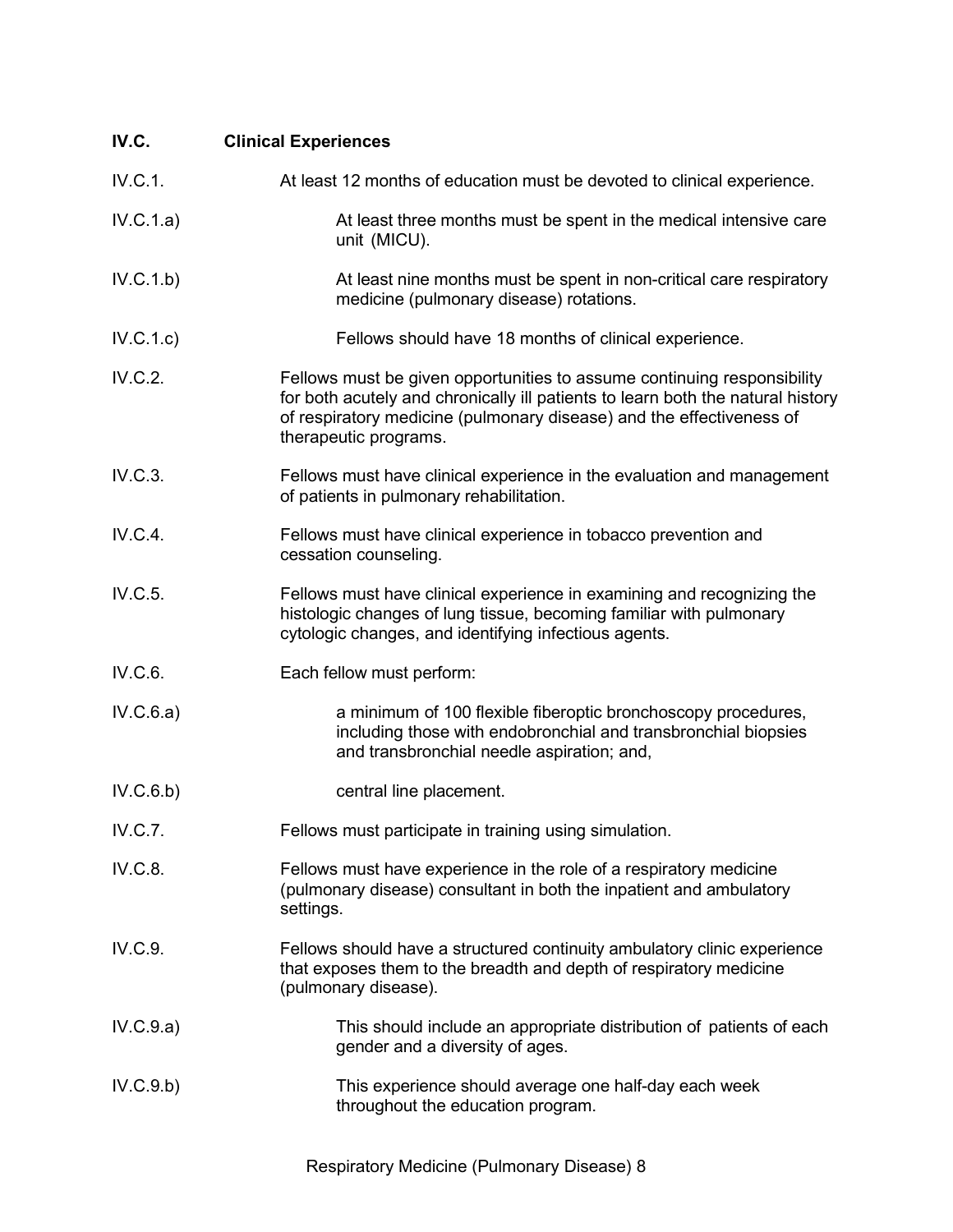| IV.C.9.c)       | Each fellow should, on average, be responsible for four to eight<br>patients during each half-day session.                                           |
|-----------------|------------------------------------------------------------------------------------------------------------------------------------------------------|
| $IV.C.9.c.$ (1) | Each fellow should, on average, be responsible for no<br>more than eight to 12 patients during each half-day<br>ambulatory session.                  |
| IV.C.9.d)       | The continuing patient care experience should not be interrupted<br>by more than one month, excluding a fellow's vacation.                           |
| IV.D.           | <b>Scholarly Activity</b>                                                                                                                            |
|                 | See International Foundational Requirements, Section IV.D.                                                                                           |
| ۷.              | <b>Evaluation</b>                                                                                                                                    |
|                 | See International Foundational Requirements, Section V.                                                                                              |
| VI.             | The Learning and Working Environment                                                                                                                 |
| VI.A.           | <b>Principles</b>                                                                                                                                    |
|                 | See International Foundational Requirements, Section VI.A.                                                                                           |
| VI.B.           | <b>Patient Safety</b>                                                                                                                                |
|                 | See International Foundational Requirements, Section VI.B.                                                                                           |
| VI.C.           | <b>Quality Improvement</b>                                                                                                                           |
|                 | See International Foundational Requirements, Section VI.C.                                                                                           |
| VI.D.           | <b>Supervision and Accountability</b>                                                                                                                |
| VI.D.1.         | Direct supervision of procedures performed by each fellow must occur<br>until competence has been acquired and documented by the program<br>director |
| VI.E.           | Professionalism                                                                                                                                      |
|                 | See International Foundational Requirements, Section VI.E.                                                                                           |
| VI.F.           | <b>Well-Being</b>                                                                                                                                    |
|                 | See International Foundational Requirements, Section VI.F.                                                                                           |
| VI.G.           | <b>Fatigue</b>                                                                                                                                       |
|                 | See International Foundational Requirements, Section VI.G.                                                                                           |